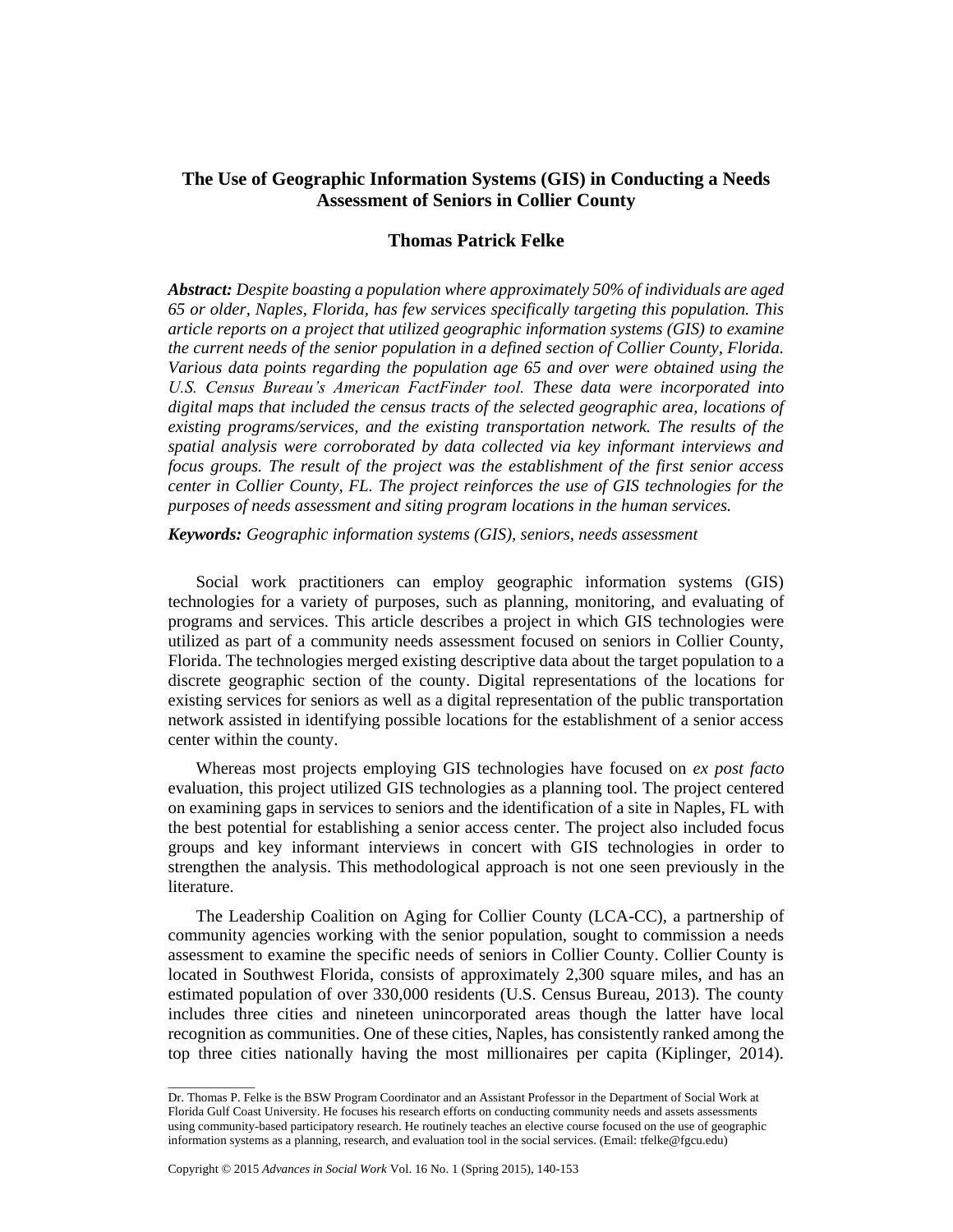Despite this fact, local human service professionals and members of the LCA-CC knew that the events of the 2008 financial crisis had a significant impact on many individuals in Naples, particularly seniors. Based on their work with seniors in the local communities, members of the LCA-CC were interested in exploring the feasibility of establishing one or more access centers for seniors in Collier County. At the time, no single point of service access for seniors existed in Collier County. LCA-CC members felt this resulted in a lack of service coordination as well as sparse information regarding what services are available and to whom. Members identified four pre-existing locations in Collier County as having potential for being able to accommodate a senior access center but were uncertain which site was the best location or what specific services seniors most desired. This led to the development of the community needs assessment project described here. Due to his background with GIS technologies as a research instrument, the author was asked to participate in the project.

## **GIS Applications**

GIS technologies are mapping tools used to create digital representations of key demographic variables according to desired geographic areas. A GIS is an organized collection of computer hardware, software, geographic data, and personnel designed to efficiently capture, store, update, manipulate, analyze, and display all forms of geographically referenced information (ESRI, 1992). These technologies allow the user to join quantitative data that includes a geographic reference with digital maps in order to display the data in a defined geographic space. The majority of descriptive data collected, maintained, and utilized in social work practice is geographically referenced information. This information provides details as to what may exist near, or even at, a specific location depending upon the level of spatial data. Spatial data, or digital representations of physical geography, are produced in several levels. These include but are not limited to state boundaries, city or town boundaries, zip code areas, census tracts, block groups, and streets. The following example illustrates the connection between descriptive and spatial data: When a social service agency collects a client's mailing address during an intake meeting, this data potentially contains several geographic references: the state, town, zip code, and street address where the client resides. Using a GIS, one can use descriptive data in combination with spatial data to create digital maps that symbolize what lies where. Further, the technologies provide tools for analyzing the geographically referenced data to identify patterns, understand spatial relationships, and detect trends (ESRI, 1992).

GIS technologies were first introduced in the 1960s for land use management. Today, they are used by practitioners from various backgrounds across an array of agencies for a variety of purposes. These technologies are employed at local, national, and international levels for purposes including disaster management (Amamoo-Otchere & Akuetteh, 2005; Wood, 2000; Zakour & Harrell, 2004), monitoring disease outbreaks (Ailes et al., 2014; Hershey et al., 2011; Idowu, 2011), and monitoring of refugee situations (Bjorgo, 2000; Kemper, Jenerowicz, Gueguen, Poli, & Soille, 2011).

The application of GIS technologies first appeared in the social work literature in the late 1990s when Hoefer, Hoefer, and Tobias (1994) proposed GIS technologies as a potential tool for social workers to consider. Queralt and Witte (1998, 1999) undertook the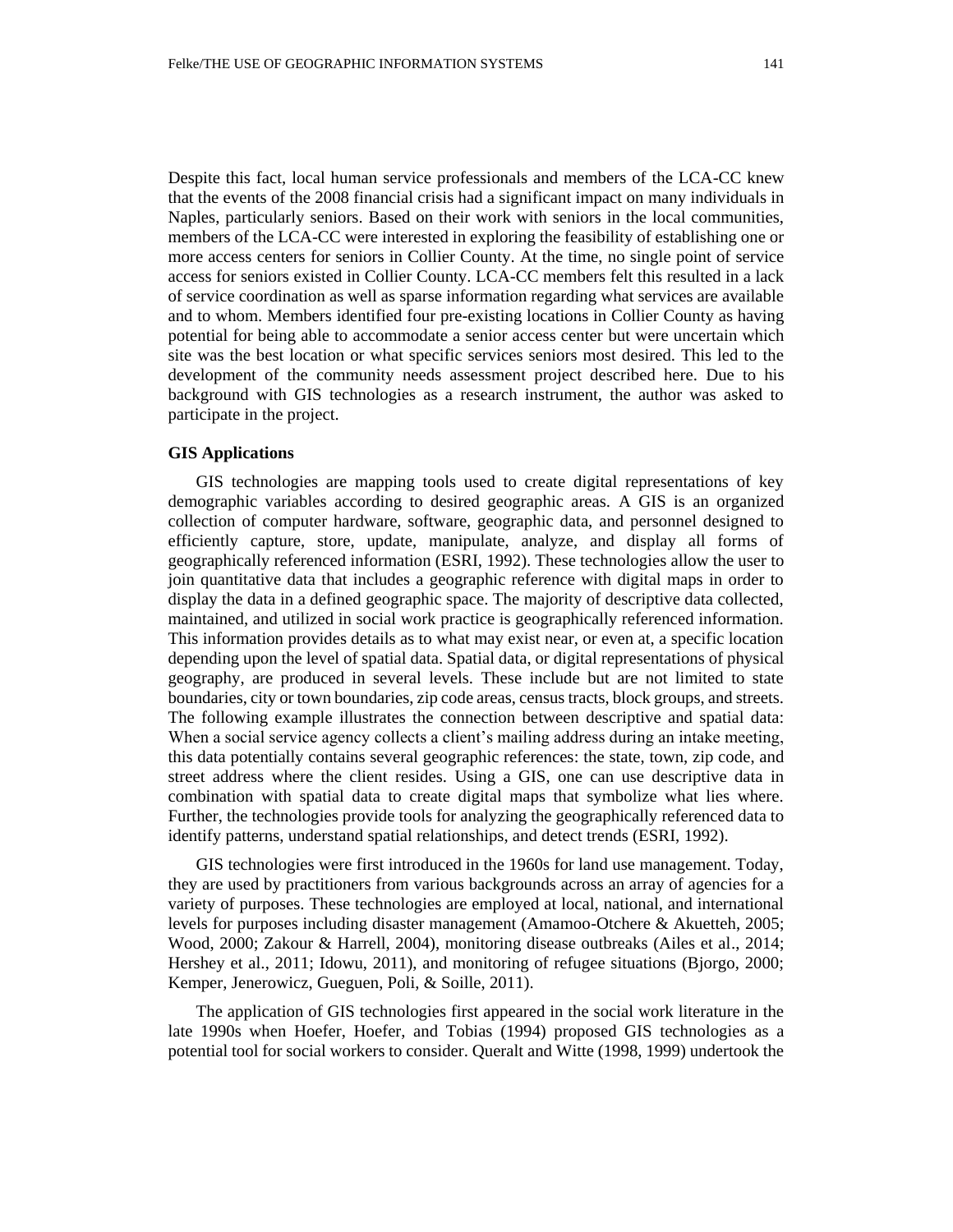earliest applications of utilizing GIS technologies to examine gaps in childcare service in areas of Massachusetts and Florida. The relevance of geography and, by extension, the application of GIS technologies for research and evaluation purposes has been explicated in the social work literature (Coulton, 2005; Felke, 2007; Hillier, 2007). As a result, the social work profession has seen an increase in the use of GIS technologies for a variety of planning and evaluation efforts (Friesthler, Lery, Gruenewald, & Chow, 2006; Guerrero & Kao, 2014; Leung & Hanna, 2001; Wong & Hillier, 2001).

GIS technologies have also been utilized to examine issues related to seniors. Hirshorn and Stewart (2003) believed that these technologies had largely been underutilized for gerontological research efforts between 1983 and 2000. However, a review of the recent literature suggests that efforts in this area have increased. For example, GIS technologies have been used to examine barriers in accessing services related to health and food insecurity (Lin, 2004; Ohta et al., 2007; Yamashita & Kunkel, 2012). Though research on the topic is seemingly limited, GIS technologies have been used to ascertain ideal locations for the establishment of services to seniors. Carlson, York, and Primomo (2011) [employed](http://www.sciencedirect.com/science/article/pii/S0362331910000959)  [GIS technologies in this manner when identifying possible sites to deliver community](http://www.sciencedirect.com/science/article/pii/S0362331910000959)[based fall prevention program for older adults](http://www.sciencedirect.com/science/article/pii/S0362331910000959); the authors found GIS technologies were valuable in facilitating the selection of sites to maximize accessibility and utilization by targeted populations.

### **Project Overview**

Faculty from the Department of Social Work at Florida Gulf Coast University (FGCU) was engaged to undertake the first ever needs assessment of seniors residing in Collier County. An initial meeting was held with LCA-CC members to outline the scope of the project and to define certain parameters. The spatial target area was one of the primary aspects of the study needing to be defined. While the LCA-CC was concerned with issues related to seniors throughout Collier County, it became apparent that the actual study area was smaller than the entire county itself. As a result, an area including the city of Naples and its immediate unincorporated border areas became the target geography for the needs assessment as shown in Figure 1. This decision was made after a discussion of the feasibility in attempting to focus on an area as large and disparate as Collier County.

Another important decision was the definition of a senior for the purposes of this project. Discussion among LCA-CC members centered on whether 60 or 65 years old should be established as the minimum age. In the end, the LCA-CC resolved to define a senior as an individual aged 65 years or older. This decision had only a minor impact on the data collected as the U.S. Census Bureau collects data for this population at both ages depending on variable. For example, data related to households receiving SNAP benefits is available for households including an individual aged 60 and older while data on individuals living alone is available for individuals aged 65 and over.

With insight from FGCU faculty, the LCA-CC sought to develop a comprehensive demographic profile of the senior population in the target geographic area to better understand the population as a whole. This was important as it was clear that a perception existed among some members of the LCA-CC that poverty was not an issue among the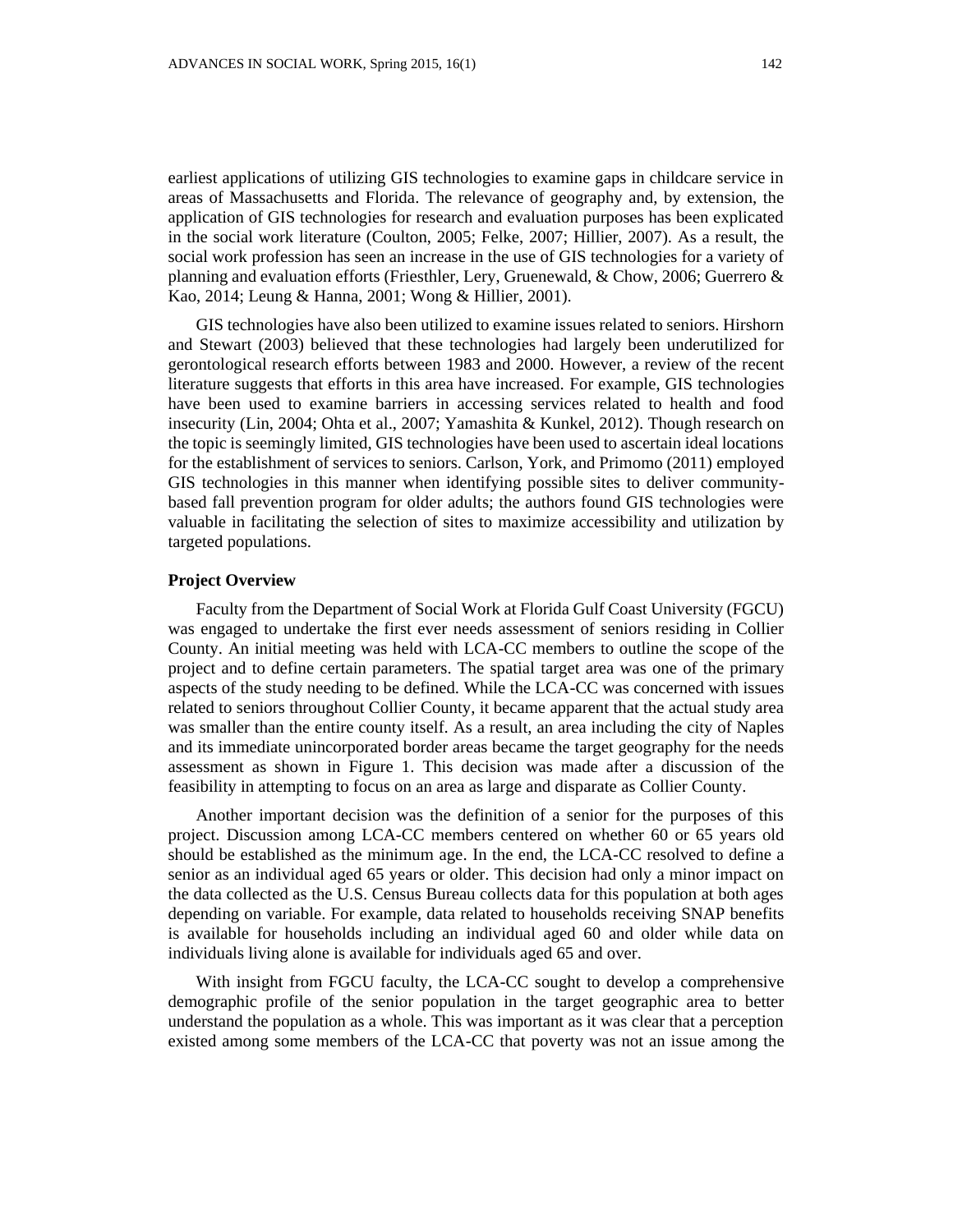senior population. That was clearly reflected when, during an initial planning meeting to discuss possible variables, a LCA-CC member stated, "This is Naples. There are no poor people in Naples." The LCA-CC also sought to create a visual illustration of the senior population in relation to the existing public transportation network and human service providers. The primary purpose of this initiative was to develop an advocacy platform from which LCA-CC members could promote the expansion of the public transportation network to areas thought to be underserved. The final objective was to solicit feedback from human service professionals working with seniors and from members of the senior population regarding perceptions of senior needs in the target area. This was deemed important in order to ascertain whether the perceptions of the providers were in line with those of the seniors in the area.



## *Figure 1. Spatial Target Area*

Based on this and additional feedback gathered at the initial meeting, FGCU faculty began to formulate an assessment plan. They decided on a mixed methods approach because a quantitative component, including a spatial analysis using GIS technologies, would allow for the illustration of the target population in the selected geographic area while a qualitative component would allow for human service professionals, members of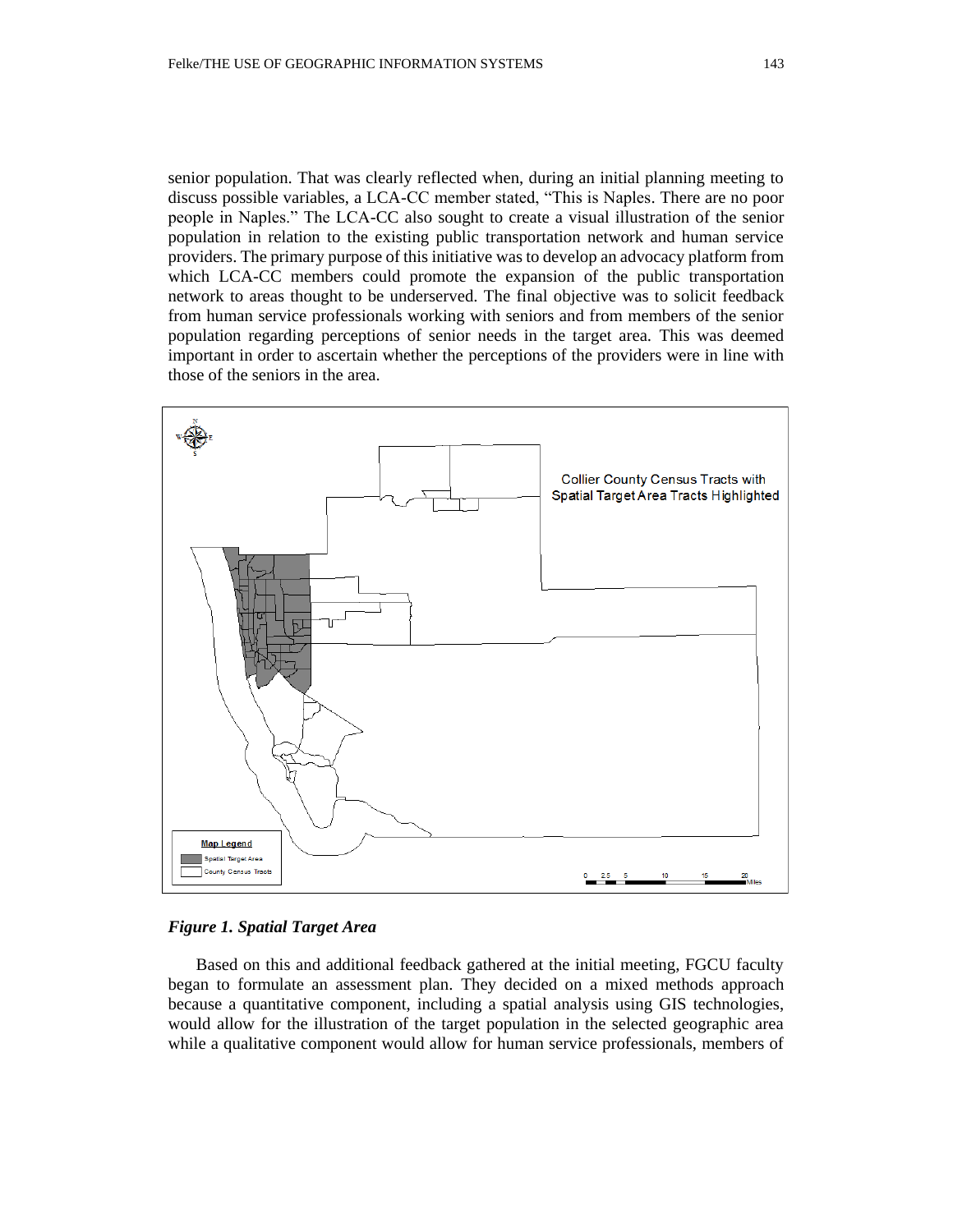the target population, and other community stakeholders to lend voice to the quantitative data. The quantitative portion consisted of the analysis of existing data collected using the American Factfinder tool of the U.S. Census Bureau. The qualitative portion included key informant interviews with human service professionals working with the senior population in Collier County as well as focus groups with seniors residing in the county. Upon acceptance of the assessment plan by the LCA-CC, the project began in the summer of 2013.

## **GIS Methodology**

While a mixed methods approach was developed, the primary focus of this article is the application of GIS technologies in this project. The primary purpose of this particular methodology was to illustrate the senior population in the geographic target area. As mentioned previously, the first step in this process was the development of an orientation basemap which was used to provide viewers with a geographic context of the spatial target area. A decision was made to collect data at the census tract level in order to provide an accurate illustration of the target population in the target geographic area. According to the U.S. Census Bureau (2012), census tracts "are small, relatively permanent statistical subdivisions of a county…generally have a population size between 1,200 and 8,000 people…to provide a stable set of geographic units for the presentation of statistical data" (para. 1). The general intention of Census tracts is to represent neighborhoods, as they are designed to be relatively homogeneous with respect to population characteristics, economic status, and living conditions (Iceland & Steinmetz, 2003). As the target geographic area in this project consists of both incorporated and unincorporated areas, census tracts were deemed as the best spatial representation of the area.

To create a digital representation of the target geography, the author first obtained a digital map, or shapefile, of all census tracts in Collier County from the U.S. Census Bureau website. The author modified the census tract shapefile using ArcGIS (ESRI, 2011, version 10.1), a commercial GIS software program, to include only those tracts found in the target geography. The resultant shapefile included 53 census tracts from the initial set of 74 as shown previously in Figure 1.

A shapefile of the major road network of Collier County as well as a major highway, Interstate 75, were obtained from the Collier County GIS Services Division. These shapefiles were added to the ArcGIS project as overlays to the modified census tracts shapefile. The street network shapefile was modified through a process known as clipping so that it matched the borders of the census tract shapefile. The same modification process was undertaken on the shapefile of Interstate 75. To complete the digital representation of the area transportation network, two shapefiles of the public transportation system – one for the transit routes and one for the route stops – were obtained from the Collier County Metropolitan Planning Organization (MPO). The route shapefile was not included in the project file as it closely approximated the major road network. These shapefiles were also modified using the clip process outlined previously and then added to the ArcGIS project as overlays to the census tracts layer.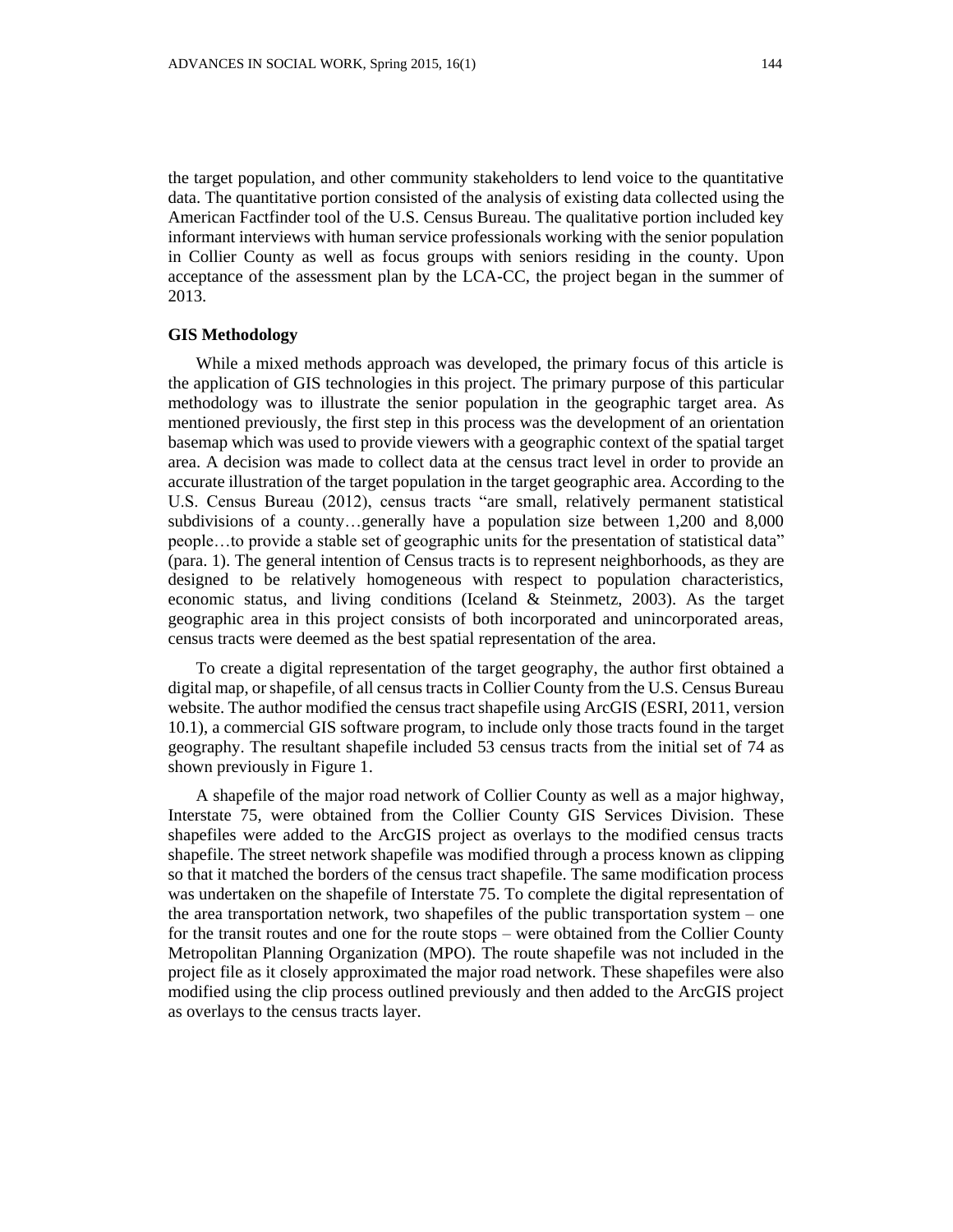A final layer of the identified site locations were also added to the project file. These locations were added through geocoding, a process of address interpolation whereby street address data is digitally represented as a point along a digital street network (ESRI, 2010). These layers were combined in the project file to create a basemap of the spatial target area as shown in Figure 2.



*Figure 2. Spatial Target Area Basemap*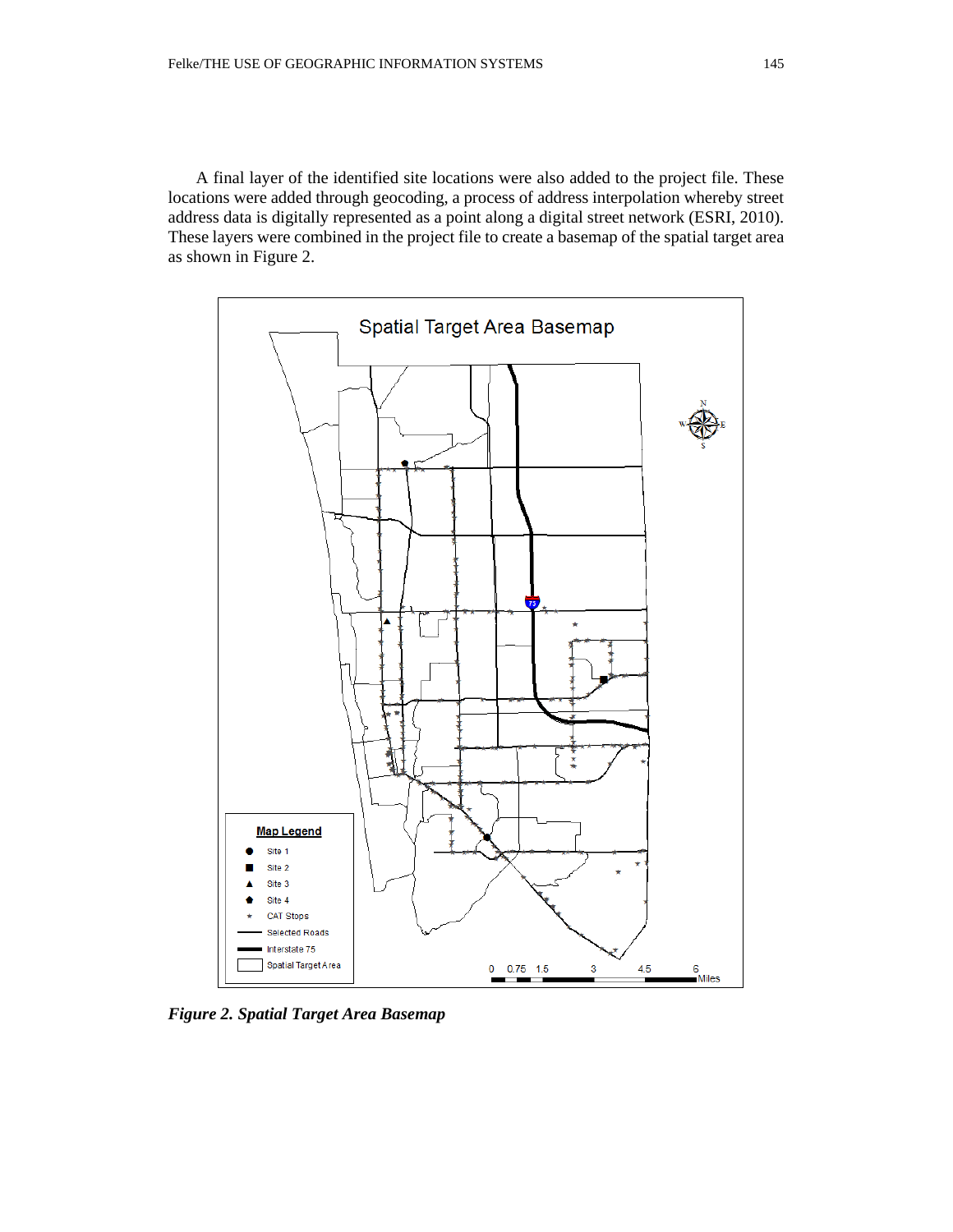Once the spatial data set was modified and assembled, work began on building the descriptive dataset for the spatial target area. All descriptive data were obtained from the U.S. Census Bureau website using the American Factfinder tool. The author collected data from the 2012 American Community Survey (ACS) 5-year estimate dataset. The five-year estimates are a strong choice for use when analyzing very small populations such as at the census tract level (U.S. Census Bureau, 2013). A further rationale for the selection of this dataset was the availability of a broad range of age-specific variables. Using Microsoft Excel, the author compiled a comprehensive dataset along with a codebook containing descriptions of the variables and the tables from which they were drawn. The use of a Microsoft Excel workbook also allowed for the calculation of descriptive statistics and the creation of pivot tables used to view and present data in later presentations. The author ensured a unique identifier was included for each row of data, with each row representing a specific census tract found in the target area. This was done in order to create a join between the descriptive data for each census tract with its digital representation in the shapefile. This join between the table associated with the spatial data and the table holding the descriptive data is what allows for the visualization of the descriptive data on the digital map.

#### **Data Analysis**

The spatial data was first analyzed to locate key features and orient stakeholders to the reduced target area. A geoprocessing tool found in ArcMap was employed to locate the central feature, in this case the central census tract, of the target geographic area. This feature was located slightly east of center in the target area. This feature was both centrally located in the existing public transit system and home to one of the potential site locations for the Senior Center as shown in Figure 3.

The next step in the analysis was the visualization of the descriptive data that had been joined to the digital map. The author visualized each variable in the digital map using a basic count per census tract in order to identify the census tracts with the highest number of seniors according to each variable displayed. In the target geographic area, the senior population totaled approximately 58,000 individuals (48% male; 52% female). The population was shown to be distributed with the largest concentrations in the northwest corner and central southern sections of the target area. A smaller but concentrated band of seniors was located in the target area near the centrally located site. While this map did not seem to have a major impact factor, the power of utilizing GIS technologies was apparent as, upon seeing the maps, several LCA-CC members remarked they were not aware the senior populations were located in certain areas. One member, upon seeing the close proximity between a large pocket of the senior population and their agency location, stated, "I had no idea that so many of them were right in my backyard."

Several demographic and socioeconomic variables were illustrated via GIS using basic counts in each census tract of the spatial target area. Within the target area, there were an estimated 2,470 households with a householder aged 65 years or older with income in the past 12 months below the federal poverty level. Spatially, the highest concentration of this population was located in the northeast corner of the target area with pockets also identified in the center and southeast corner. Additionally, there were approximately 1,200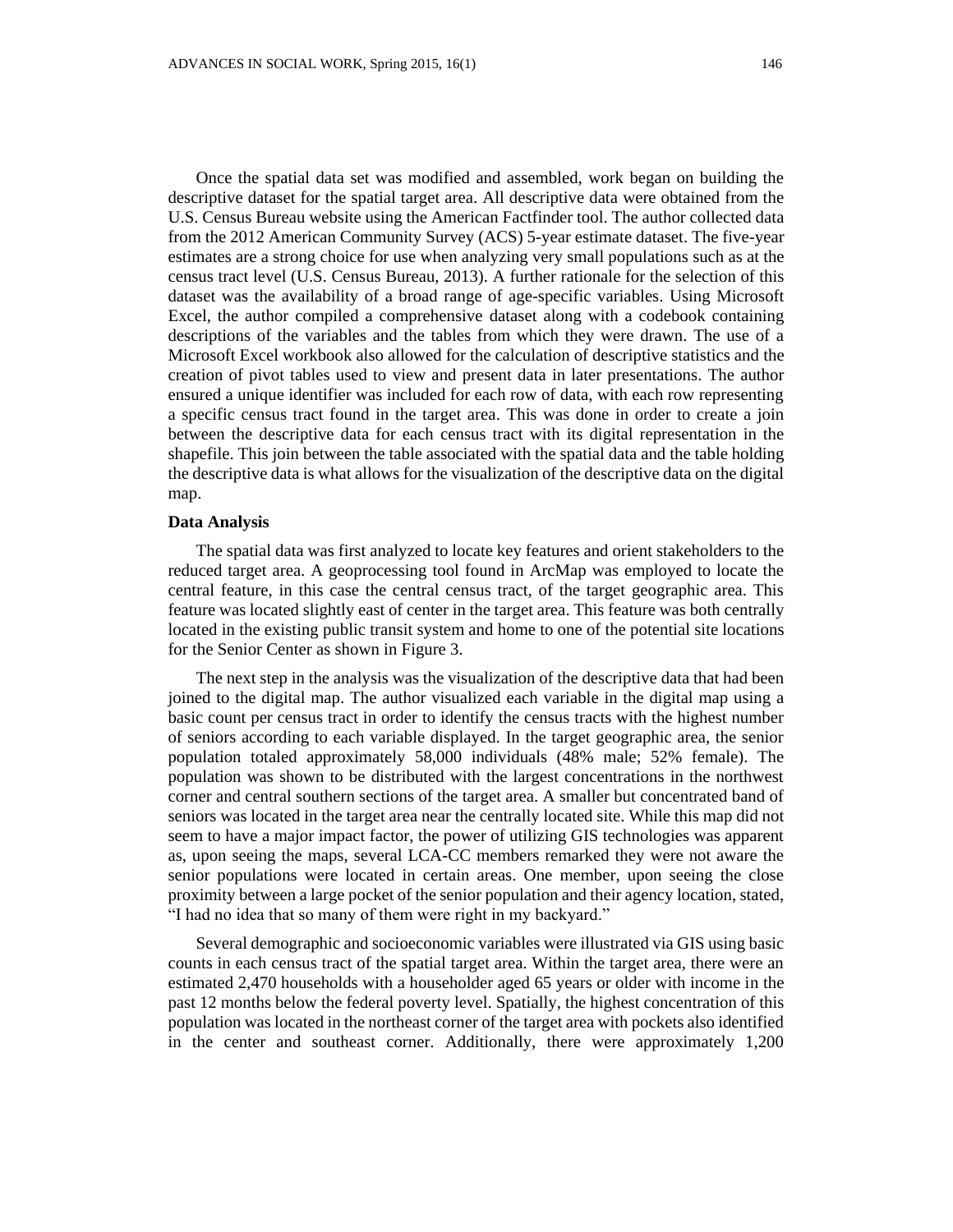households with at least one resident aged 60 or older having received SNAP (Food Stamps) benefits in the past twelve months. Two pockets were identified with one being located in the northeast corner of the target area while the other was found near the central site location.



## *Figure 3. Central Features*

One of the most important findings was the data regarding the number of households consisting of seniors living alone in the target area. The data showed that approximately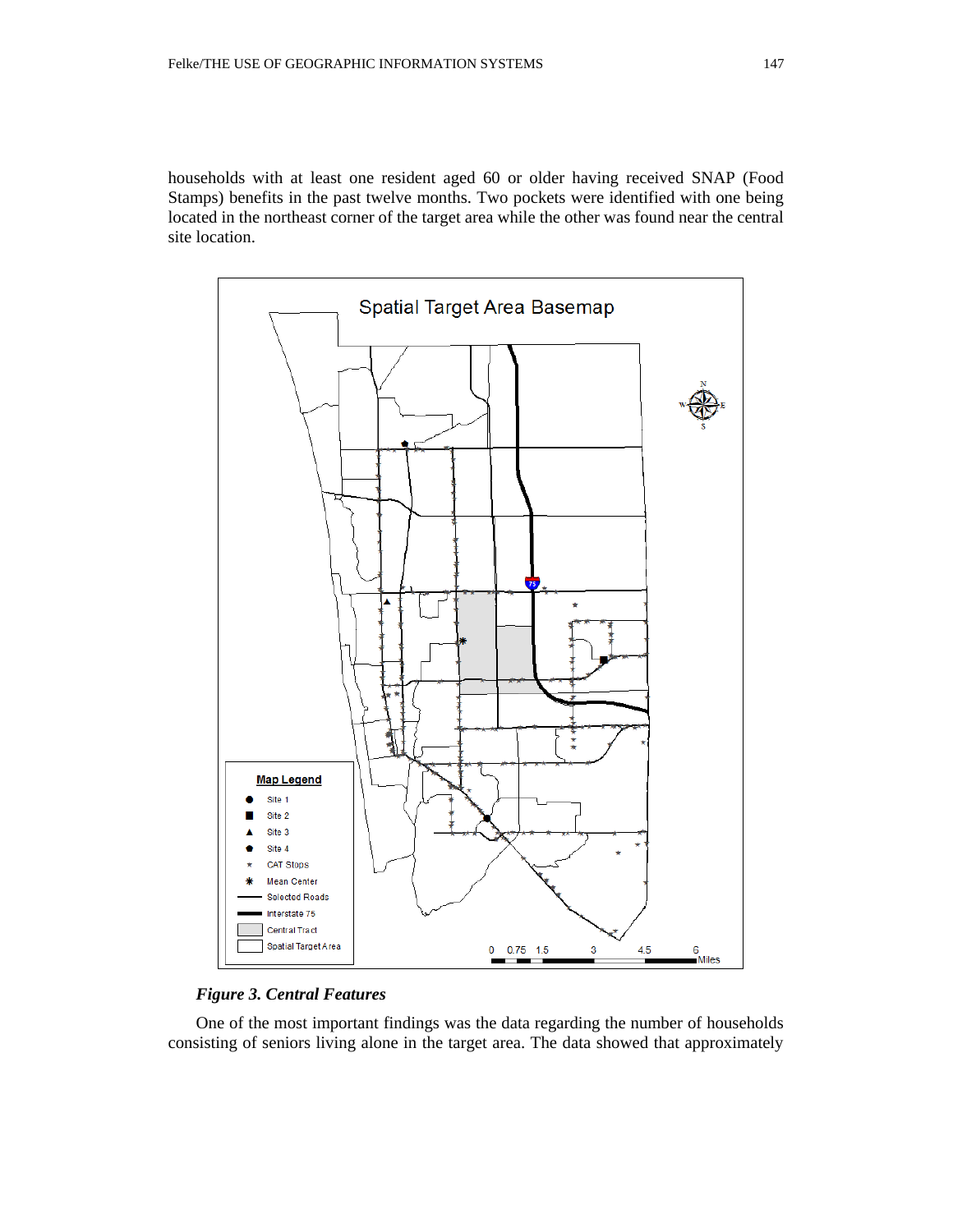16,600 individuals, roughly 29% of the total senior population, were living alone. There was almost double the number of senior women (66%) than men (34%) living alone. These populations were found to be distributed evenly throughout the target area with a few exceptions based on gender. The highest pocket of male seniors in this category was located in the southern area whereas three pockets of female seniors in this category were located in the central and northern areas. Taken as a whole, the highest densities were found near the central site location as well as on the northwest border. This variable took on the utmost importance as "lack of companionship" was the primary theme of the focus groups conducted with seniors in the target spatial area.

Using the total senior population by census tract as a base layer, a second geoprocessing tool was used to buffer the stops along the public transportation system. A buffer is an area of a pre-defined distance created around a map feature in order to conduct proximity analysis (ESRI, 2012). In this project, buffers of a quarter mile and a half-mile were created around the public transportation stops. These distances were selected based on walkability research among the elderly that identified these distances as the outer limits to which seniors will utilize public transportation (Hess, 2012; Kim & Ulfarsson, 2004). An additional one mile buffer was added for comparative purposes. The proximity analysis found that none of the four site locations were particularly accessible for individuals utilizing the existing public transportation system as shown in Figure 4. In most cases, minimum walking distances between transit stops and site locations were in excess of one mile. Two locations were found to have at least one transit stop situated within a quartermile though only in one direction of the transit loop.

In summary, none of the four selected locations were located directly within a census tract with the highest population of individuals over 65, with the largest number of individuals below the federal poverty level, with the lowest median income, or with the largest number of household receiving SNAP benefits. Census tracts located in the northeast and northwest corners of the target area were found to contain high concentrations of seniors who might benefit from a senior access center. However, the lack of an available site location as well as limited public transportation were cited as major barriers for seniors residing in these areas. The centrally located site was in the closest proximity when evaluating the population according to each of these variables. This site was also the only location having a transit stop within a quarter-mile distance. Based on the findings of the spatial and proximity analyses, triangulated through data collected via the key informant interviews and focus groups, the author made a series of recommendations. Primary among the findings was the confirmation, despite public perception, that the target area was home to seniors with incomes below the poverty level and who lack access to needed services because of either transportation barriers or a lack of basic services for low-income individuals. The findings also showed a need, and want, for social activities and companionship among seniors.

Given its proximity to high senior populations based on the variables examined, the central site location was recommended for the establishment of a senior center with a second site located in the southeast corner, if feasible. A final recommendation was also made for the development and provision of alternate transportation options for seniors in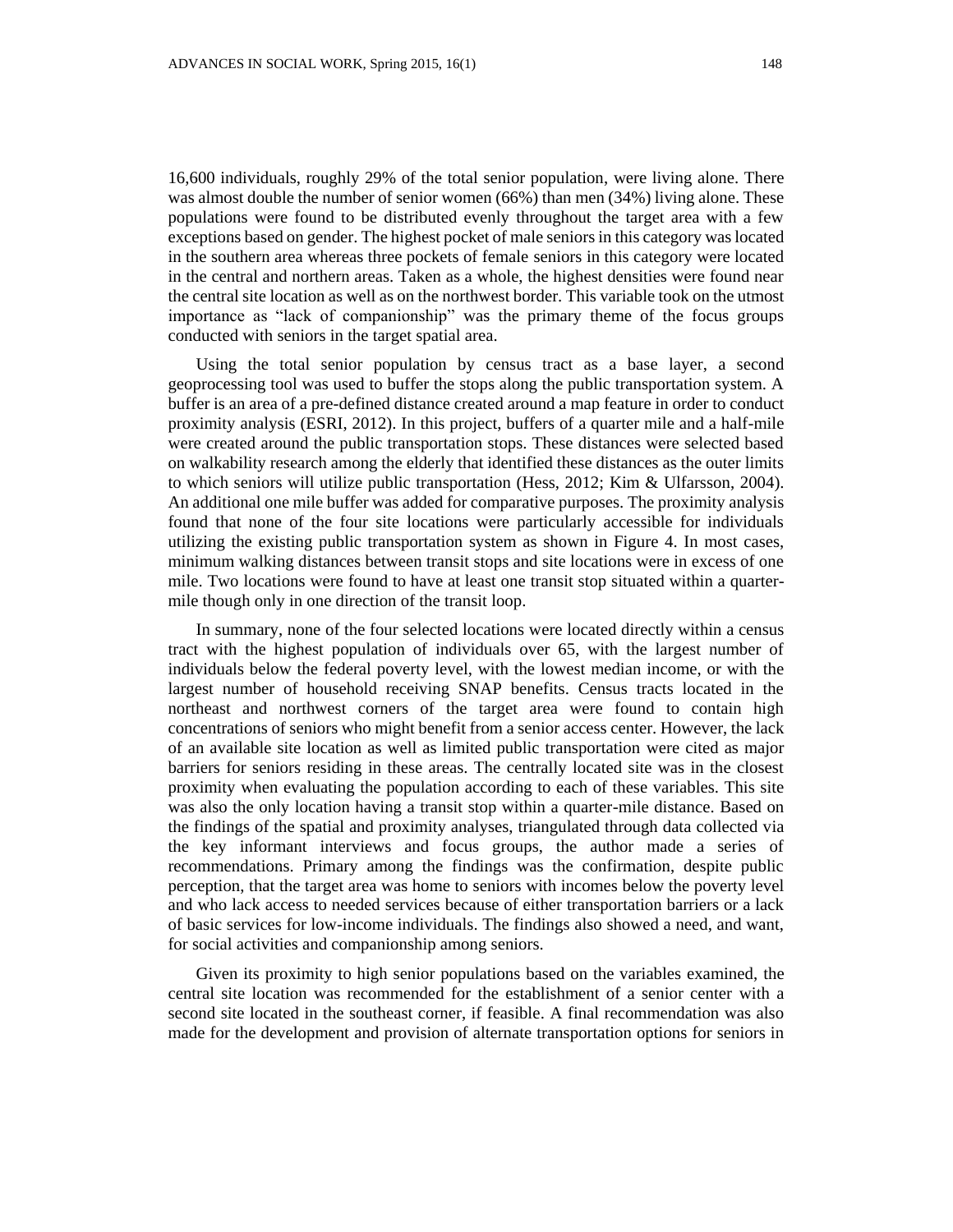

the northeast and northwest corners of the target area so they might benefit from participation in a senior center.

*Figure 4. Site/Transportation Buffers*

# **Recommendations**

GIS technologies provide a tool that can be used for planning or evaluation purposes. The project described in this article focused on its use as a planning tool. The resultant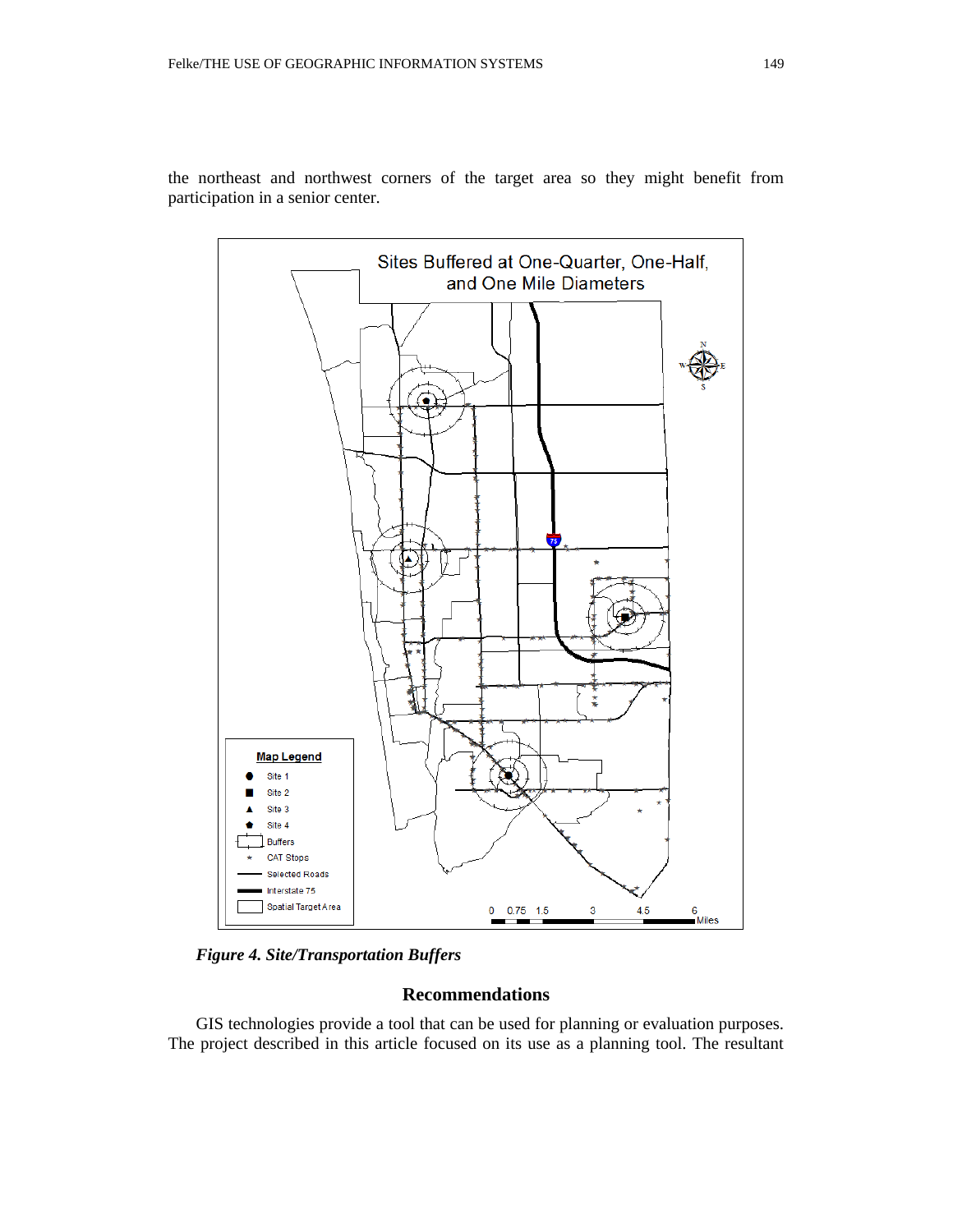maps provided a tangible product that allowed stakeholders to visualize the target population, according to various attributes, within the spatial target area. The maps also provided evidence that was difficult to refute and that ran contrary to prevailing opinions regarding the number of seniors in need in the spatial target area. By using GIS technologies, an optimal location for a senior access center was established, and some gaps for the senior population in the existing public transportation network were highlighted.

The incorporation of qualitative methodologies was a major benefit to this study. While the GIS technologies were able to provide a demographic illustration of seniors, it was the qualitative data that both supported and helped reframe the study along the way. Companionship was stated in the focus groups as the primary desire of seniors in establishing a senior access center. This was supported by the collected quantitative data showing a high number of seniors living alone in the spatial target area. This fact was corroborated in the key informant interviews with human service professionals who also noted a lack of access to transportation as a major barrier for seniors. However, the majority of seniors noted in the focus groups that this was not a primary issue for them as they did not rely on public transportation opting instead to either drive themselves or carpool with neighbors. Means of transportation was not included as a quantitative variable as the LCA-CC members felt it was too obvious of a barrier to consider evaluating. In hindsight, given the feedback from the focus groups, it might have been a very useful variable to examine.

It is important to take into consideration the understanding of the stakeholder group of both available data and GIS technologies. LCA-CC members often questioned the use of the dataset being utilized, not in terms of its accuracy, but availability. Members felt that data such as that used in this project should have been available more frequently and been collected locally. Educating members on the complexities of data collection and management, even for the comparatively small spatial target area in this project, became an important task in order to develop confidence in the process. It was also important to educate members on the capabilities of GIS technologies. While many members felt they understood what the technologies could be used for, it became clear in preliminary discussions that this knowledge was actually limited. Some members felt the technology was, and would be, used to track the target population while others would routinely confuse GIS and GPS (global positioning systems) technologies both in name and function.

#### **Conclusion**

Based on the project findings outlined in this article, funding was obtained to establish the first senior access center in Collier County. The 4,000-square-foot center opened in January 2014 with a plan to operate a weekly congregate luncheon and occasional social activities for seniors. Due to a tremendous response from seniors in the Naples community and adjoining areas, the Center now operates on a daily basis, serving approximately 450 local seniors. Initial analysis of the participant demographics, as well as direct feedback from seniors, has found that the center is meeting the needs identified in the study. GIS technologies are now being used as an evaluative tool for this purpose with a spatial analysis showing that participants are from the areas identified as having high concentrations of seniors living alone as well as areas with high numbers of seniors living below the poverty line. The county transit department noted the recommendations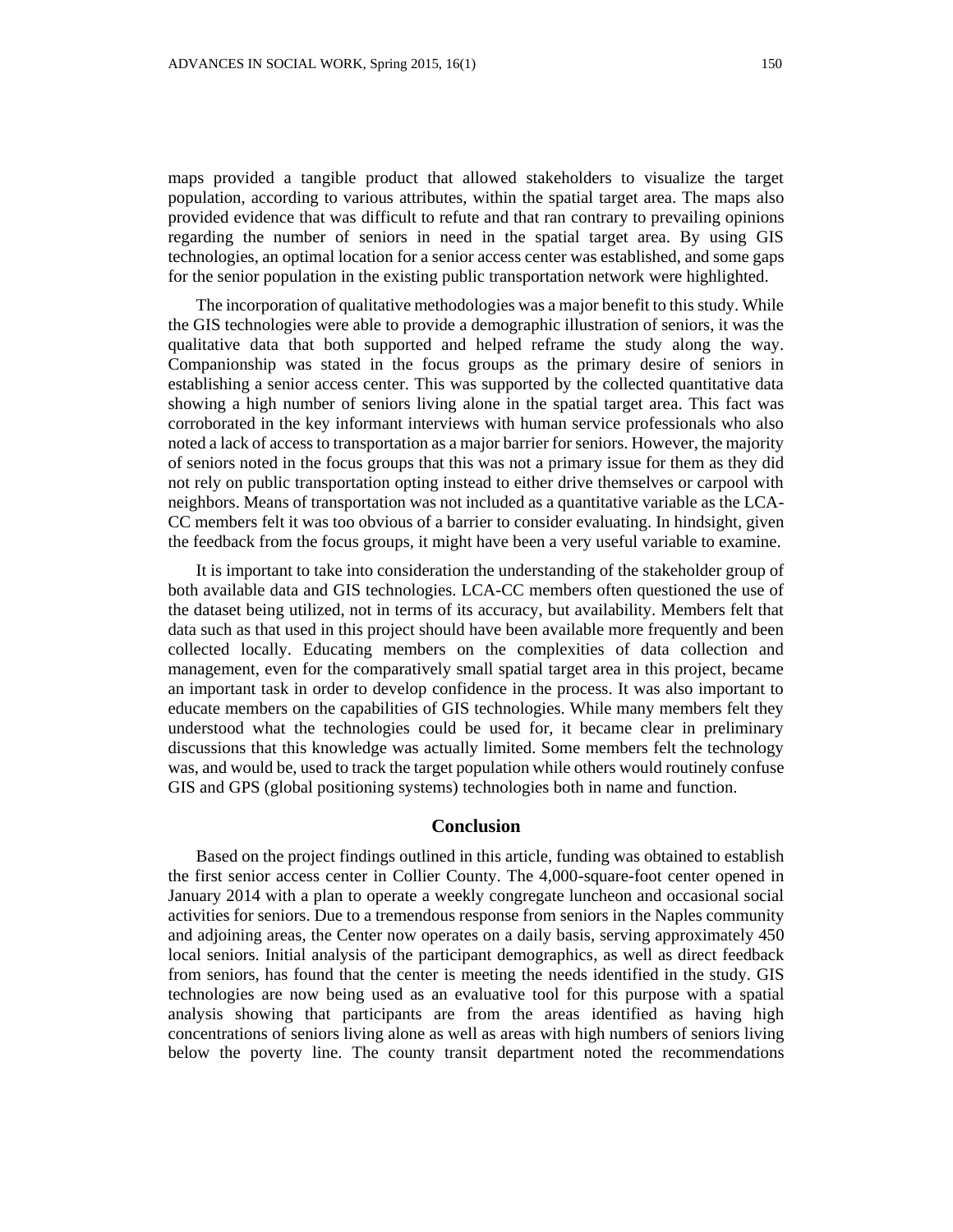concerning transportation preferences as reported in the focus groups. Public transportation was expanded to areas with high concentrations of seniors through deviations in the fixed route transit system and expansion of ride share services, which allow seniors to attend activities without the need to walk extended distances or ride traditional public transit routes that include multiple stops and/or circuitous routes.

The opening of second center is planned in the southeast corner of the target area by the end of 2014 using the results of this project as a basis for its establishment. The second location is being sited based on recommendations produced through the spatial analysis.

Moreover, neighboring communities have recognized the value in utilizing GIS technologies as a tool in conducting community needs assessments. The author has been contacted by organizations in two neighboring counties who are seeking to utilize GIS technologies as part of their needs assessment and planning efforts. One effort will focus on future parks and recreation planning while the second will be aimed at identifying and prioritizing community needs in a currently unincorporated area seeking to become incorporated. The practical application of GIS technologies is evident and will hopefully continue to gain visibility as a tool for the social work practitioner.

### **References**

- Ailes, E., Newsome, K., Williams, J., McIntyre, A., Jamieson, D., Finelli, L., & Honein, M. (2014). CDC pregnancy flu line: Monitoring severe illness among pregnant women with influenza. *Maternal and Child Health Journal, 18*(7), 1578-1582.
- Amamoo-Otechere, E., & Akuetteh, B. (2005). Building disaster anticipation information into the Ghana development and poverty mapping and monitoring system. In P. van Oosterom, S. Zlatanova, & E. M. Fendel (Eds.), *Geo-information for disaster management* (pp. 809-818). Berlin: Springer-Verlag.
- Bjorgo, E. (2000). Refugee camp mapping using very high spatial resolution satellite sensor images. *Geocarto International, 15*(2), 79-88.
- Carlson, T., York, S., & Primomo, J. (2011). The utilization of geographic information systems to create a site selection strategy to disseminate an older adult fall prevention program. *The Social Science Journal, 48*(1), 159-174.
- Coulton, C. (2005). The place of community in social work practice research: Conceptual and methodological developments. *Social Work Research, 29*(2), 73-86.
- ESRI. (1992). The ARC/INFO Method. Redlands, CA: Environmental Systems Research Institute.
- ESRI. (2010). *What is geocoding?* Retrieved from http://help.arcgis.com/en/arcgisdesktop/10.0/help/index.html#//00250000000100000 0.htm
- ESRI. (2011). ArcGIS for Desktop (Version 10.1) [Software]. Available from http://www.esri.com/software/arcgis/arcgis-for-desktop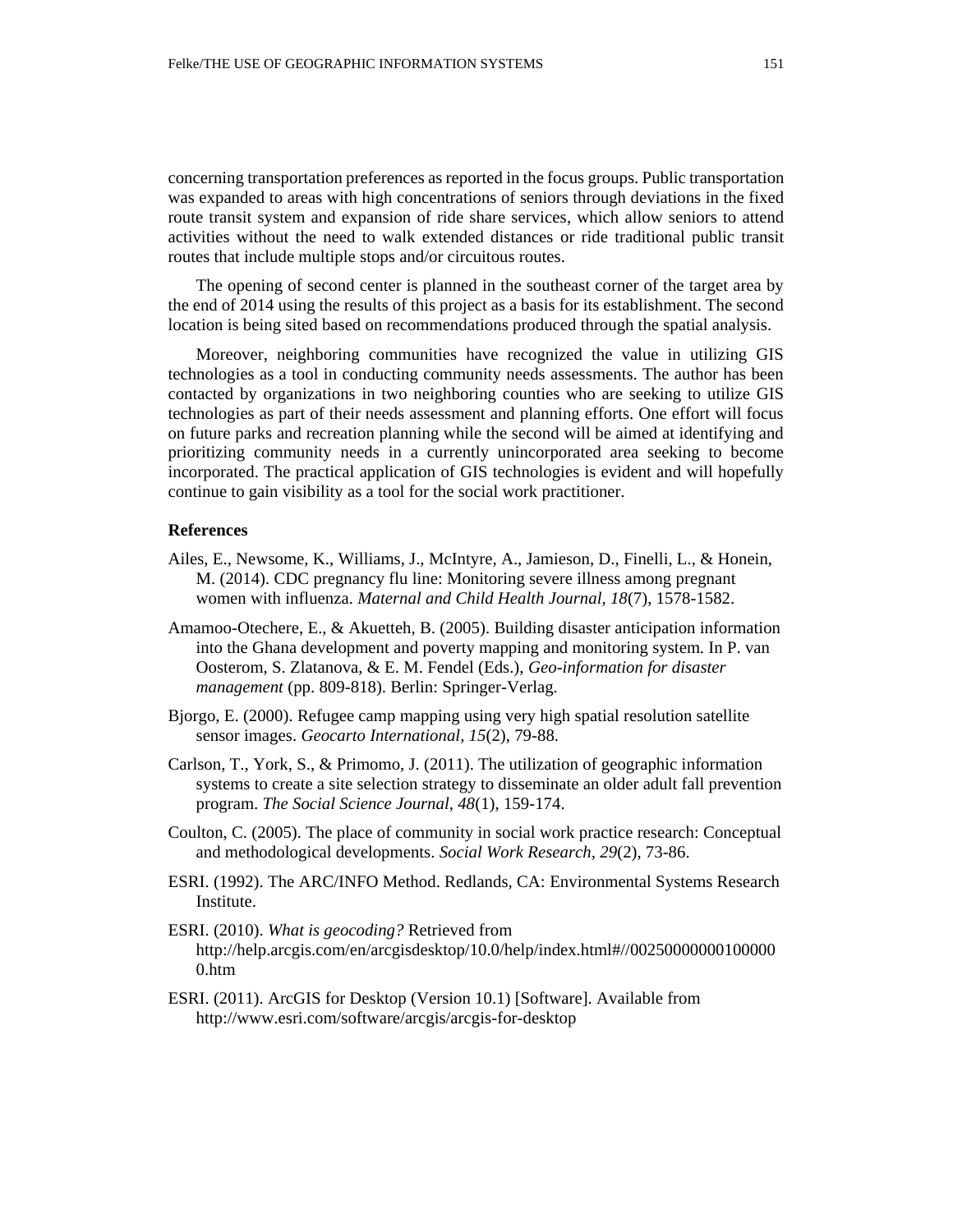- ESRI. (2012). Buffer (Analysis). Retrieved from http://help.arcgis.com/en/arcgisdesktop/10.0/help/index.html#//00080000001900000  $\Omega$
- Felke, T. (2007). Geographic information systems: Potential uses in social work education and practice. *Journal of Evidence-based Social Work Practice, 3*(3/4), 103- 113.
- Friesthler, B., Lery, B., Gruenewald, P. J., & Chow, J. (2006). Methods and challenges of analyzing spatial data for social work problems. *Social Work Research, 30*(4), 198- 210.
- Guerrero, E., & Kao, D. (2014, January). *Access to integrated care in substance abuse treatment: Travel distance from low income and diverse communities*. Paper presented at the annual conference of the Society for Social Work and Research, San Antonio, TX.
- Hershey, C. L., Doocy, S., Anderson, J., Haskew, C., Spiegel, P., & Moss, W. J. (2011). Incidence and risk factors for malaria, pneumonia, and diarrhea in children under 5 in UNHCR refugee camps: A retrospective study. *Conflict and Health*, *5*, 24-33.
- Hess, D. (2012). Walking to the bust stop: Perceived versus actual walking distance to bus stops for older adults. *Transportation, 39*(2), 247-266.
- Hillier, A. (2007). Why social work needs mapping. *Journal of Social Work Education, 43*(2), 205-221.
- Hirshorn, B., & Stewart, J. (2003). Geographic information systems in community-based gerontological research and practice, *Journal of Applied Gerontology, 22*(1), 134- 151.
- Hoefer, R. A., Hoefer, R., & Tobias, R. A. (1994). Geographic information systems and human services. *Journal of Community Practice*, *1*, 113-128.
- Iceland, J., & Steinmetz, E. (2003). The effects of using census block groups instead of census tracts when examining residential housing patterns. *Racial and ethnic residential segregation in the United States: 1980-2000*. U.S. Census Bureau, Census Special Report, CENSR-3, Washington, DC: U.S. Government Printing Office.
- Idowu, P. (2011). *[A GIS data model for disease surveillance and monitoring: Nigeria as](http://dl.acm.org/citation.cfm?id=2161773)  [a case study.](http://dl.acm.org/citation.cfm?id=2161773)* Saarbrücken, Germany: Lambert Academic Publishing.
- Kemper, T., Jenerowicz, M., Gueguen, L., Poli, D., & Soille, P. (2011). Monitoring changes in the Menik Farm IDP camps in Sri Lanka using multi-temporal very highresolution satellite data. *International Journal of Digital Earth, 4*(1), 91-106.
- Kim S., & Ulfarsson, G. (2004). Travel mode choice of the elderly: Effects of personal, household, neighborhood, and trip characteristics. *Transportation Research Record, 1894*, 117-126.